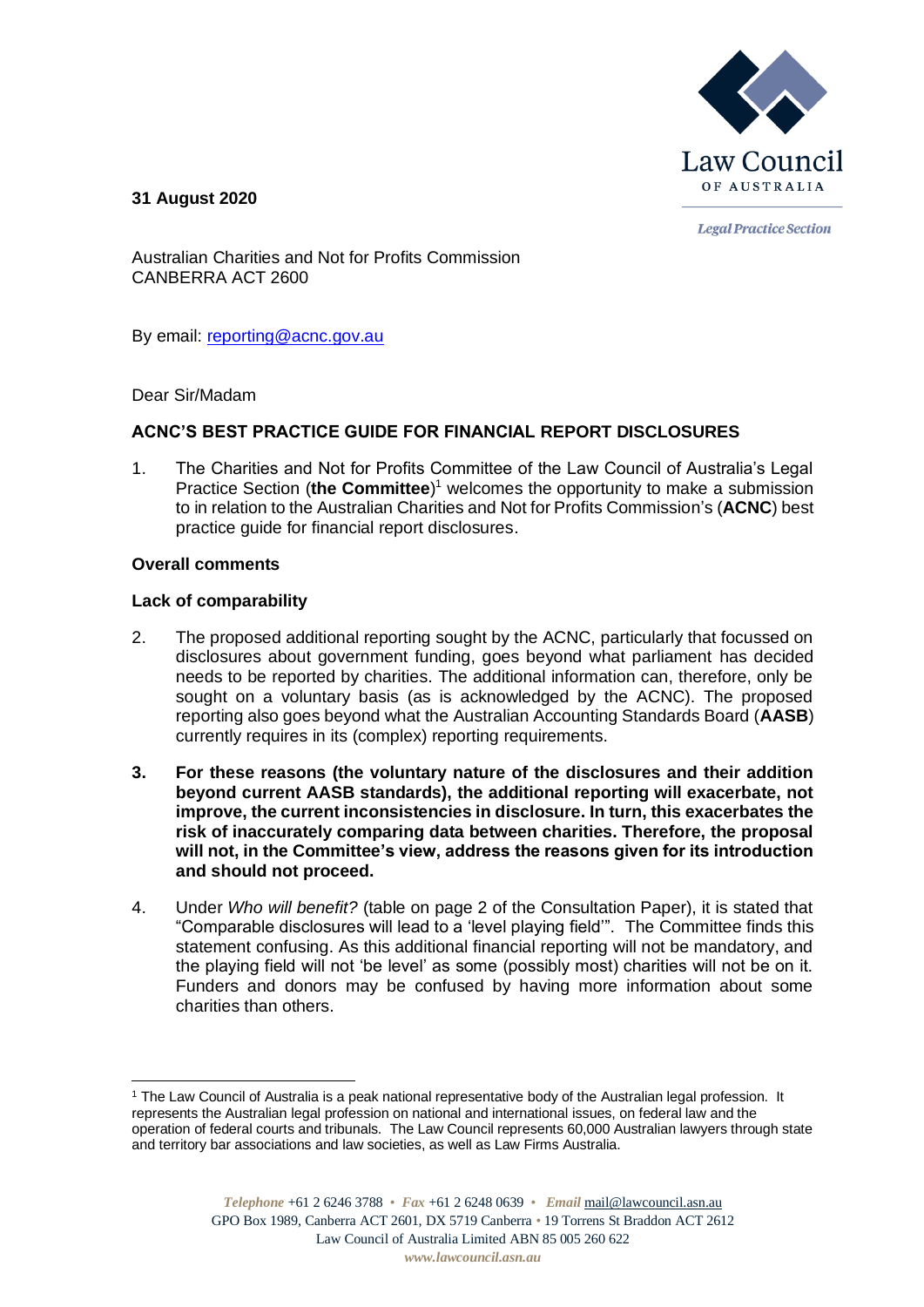# **An increased burden**

- 5. It is important to understand the broader context for any additional, even voluntary, reporting obligations.
- **6. There are a series of significant further disclosures that will be required if the ACNC's legislation and regulations are amended in line with the Government's response to the ACNC Review Panel Report, making any (voluntary) reporting on government funding as 'but one of many' extra disclosures.**
- 7. The other disclosures include revenue, expenses, related party transactions and reserves. The need for these disclosures were highlighted in the ACNC Review Panel Report; a Report that flowed from an extensive submission and consultation process. The Review Panel did not highlight any concern or need for extra disclosure about government funding.

## **There is already disclosure and the ability to seek more detailed information**

- 8. **There is already a clear (graphical) representation about the overall amount of government funding received by each ACNC registered charity.** This allows donors and funders to see at a glance the funding mix.
- 9. It is not clear why more detail is needed. If any funder or donor wants more information, they may find it in other documents such as the charity's annual report. Funders and donors can ask for extra detail they need − the charity will then have a clear understanding of why and what extra information is needed (and an incentive to provide it).
- 10. There are already government funding record-keeping platforms that ensure government knows who it is funding and for what. In line with a 'report once - use often' policy (consistent with the ACNC's third statutory objective, 'promote the reduction of unnecessary regulatory obligations on the sector'), it is the Committee's opinion that the case for reporting this same information more than once is not made out in the consultation document.
- 11. When coming to complete the 2020 Annual Information Statement (**AIS**), charities will need to decide what, if any, additional financial information they will provide. Many will be concerned about how potential government, philanthropic funders and public donors will interpret their provision of additional, more detailed information. Or how will the failure to provide this additional voluntary information may be interpreted.

#### **Improved charity regulation?**

- 12. It is stated in the *Who will benefit?* (table, page 2 of the Consultation Paper) that this proposed measure will "Improve charity regulation". However, the ACNC has not provided information about what use it will make of this additional information if it is provided.
- **13. If the regulator intends to make use of the information, it is important in this consultation to understand that purpose.**
- 14. In relation to the National Standard Chart of Accounts, not all charities use it (it is voluntary) so relying on an assumption that there will be minimal additional resources needed to comply with this is incorrect.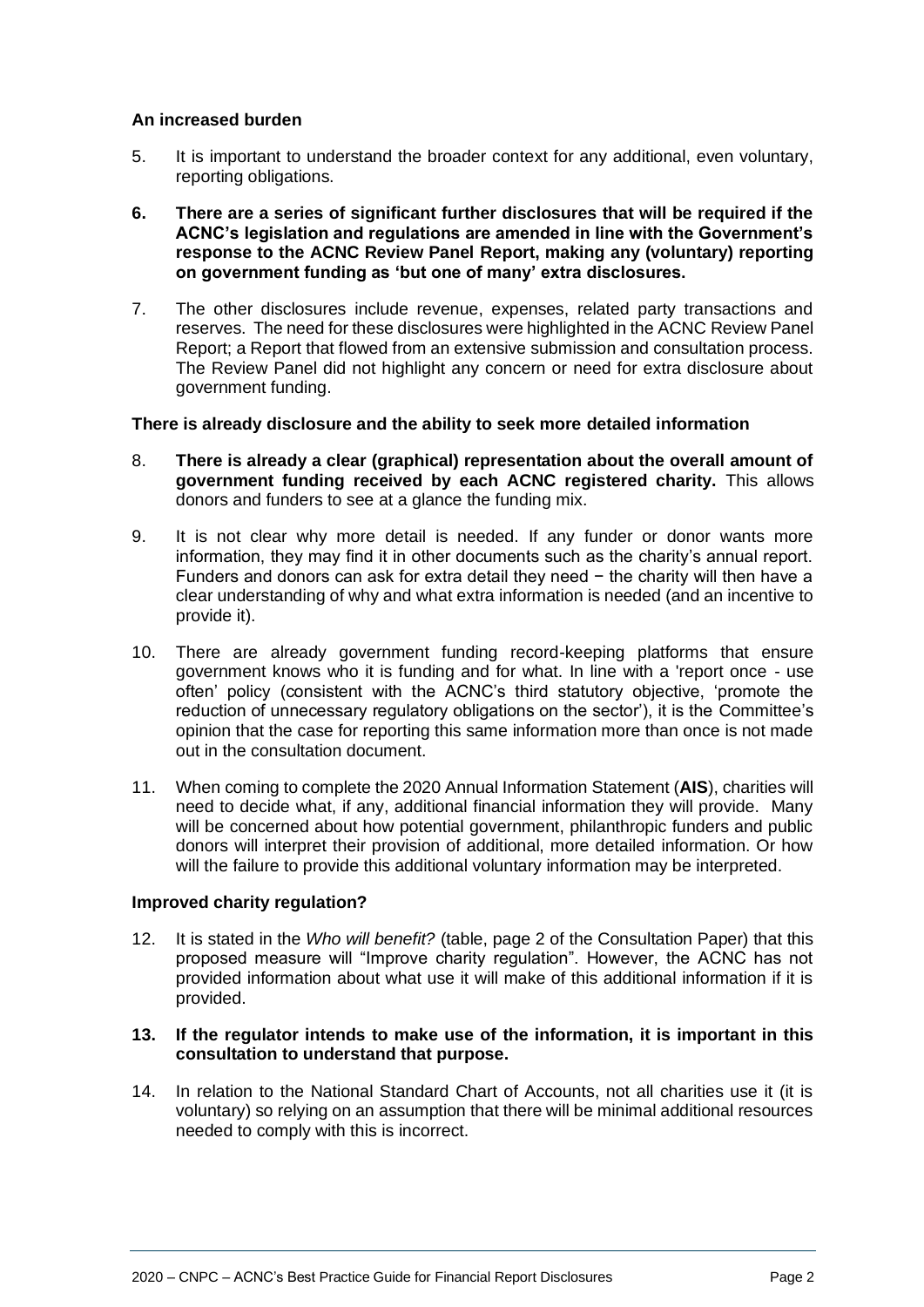#### **Government contract accountability**

- 15. Charities are contracted to provide a range of welfare, housing, medical, legal, aged care and other services that government either cannot or does not provide. There are many reasons why that is the case. Government funding is invariably the subject of detailed agreement with the charity about the nature and scope of services, KPIs and with reporting and financial acquittal requirements.
- 16. Governments have sufficient accountability via their own funding contracts. **There is no indication that government funders will reduce their reporting requirements because they will be able to access more information via ACNC data. The ACNC reporting will be an additional impost.**

# **Greater regard needs to be had to ACNC statutory object 3**

- 17. The third object of the ACNC Act is to 'promote the reduction of unnecessary regulatory obligations on the Australian not-for-profit sector.' The legislation contains a series of legislative requirements that a charity must meet in order to be registered and in order to maintain its registration. The current AIS financial reporting enables the ACNC to produce a pie chart breaking down income received by charities by source and is prominently displayed on the charity's entry on the register.
- 18. The current financial requirements include annual financial reporting, which for medium charities must be reviewed or audited and for large charities, must be audited. Additional reporting is proposed, which may be quite detailed, for charities receiving government funding from multiple sources.
- 19. It is noted that regarding reporting requirements, the Revised Explanatory Memorandum for the ACNC Bill stated:

*6.6 The proposed framework will strike a balance between minimising the compliance burden placed on registered entities, while ensuring appropriate accountability and transparency.* 

20. Rather than meeting the object of reducing regulatory obligations, the proposed reporting will require charities to consider whether any additional reporting should be provided. Without having established the regulatory need, what is proposed will increase the burden (even just the time spent deciding if and what to disclose voluntarily). Charities will have to bear the cost of doing so during a time when, for many, there is higher demand for services and declining fundraising revenue.

#### **Rationale provided to establish need for proposed changes**

- 21. The Consultation Paper gives examples of a lack of consistency of detail, but the Committee remains unclear about why this is a serious or significant problem and given that adding voluntary and varying degrees of detail will not solve this problem. The AIS gives total government revenue which is adapted into a pie chart for each charity on its registration page and enables 'apples to be compared with apples' at the macro level. The Committee also notes:
	- Governments already have access to information about funds received by charities and do not need to have the information provided here too. The information of Commonwealth Government grants is already available a searchable internet database. It can be searched by charity recipient here: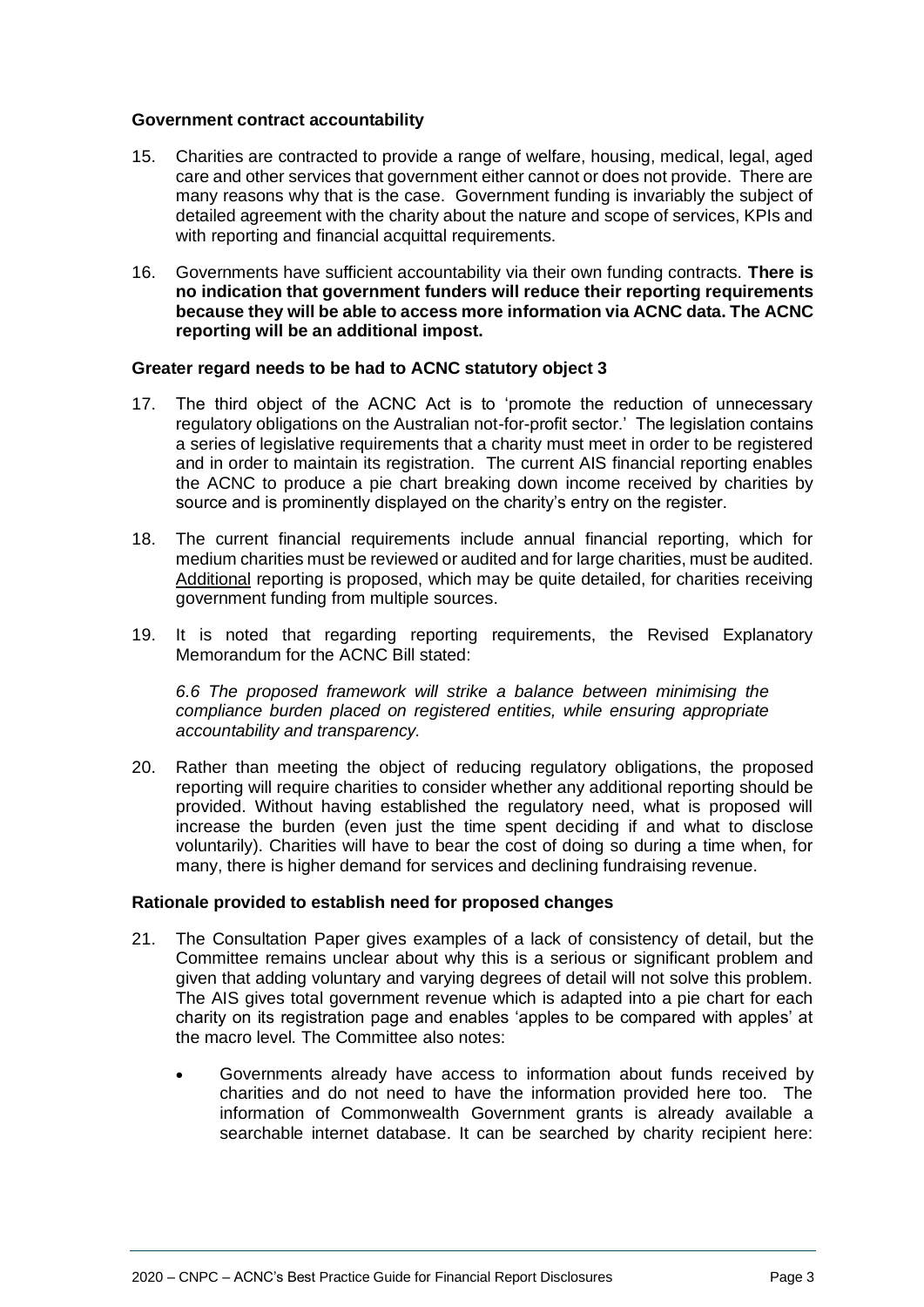https://www.grants.gov.au/?event=public.GA.list. It is also available for state governments, for example here: https://www.vic.gov.au/grants.

- In the Background section (page 1, Consultation Paper), reference is made to 'regular media reports' on charities lacking transparency on government funding, but no references or examples are provided. After seeking clarification from the ACNC and examining some of the media reports relied upon, it was found they related to increased transparency in a general way and did not establish a need for increased financial reporting of government funding.
- Paragraph 6 (page 1, Consultation document) refers to the *AASB Staff FAQ – Accounting for Government Support as a guide*. While these FAQs promote clear and tailored disclosure for not-for-profits, similar to for-profit (business) entities, they do not specifically suggest disclosure of funding from each level of government, department or agency. It is unclear how this reference provides guidance on this proposal.

## **Response to the proposals 1-4 set out in the Consultation Paper (table pages 4-5 and to the specific feedback questions on page 3)**

# **Proposal 1: (and specific question 5a)**

- 22. The disclosures will not provide increased transparency. The assumption made is that all charities will provide the information proposed to be sought; as a voluntary disclosure, this assumption is not valid.
- 23. **Disclosing the level of government and the name of the government department does not identify what the funding was for.** There is no proposed differentiation between the different types of government revenue (fee for services compared with grants, for example). One department may provide different types of revenue to different charities (or even to one charity) and a single line will not differentiate this.
- 24. **Would the revenue be reported on a cash basis or an accrual basis?** Some grants are paid in advance, some in arrears and these can cover across multiple reporting periods. If this is not clarified there would be inconsistent reporting with some charities using the cash basis and others using the accrual basis for the disclosure amounts.
- 25. **Question 5 a. ii.** The information sought will not always be readily available. Providing additional information on each level of government from each department/ agency, especially for charities that run multiple programs, may well be a considerable impost. Much government funding is annual, some does not neatly align with financial years and may require reporting across several years. Would variations need to be reported including, for example, significant variations that have occurred during the COVID-19 crisis? This will increase the burden of work on charity financial management teams to produce this information.
- 26. **Question 5 a. iii.** It is not clear that charities and their auditors have the skills to implement this. **It could be particularly difficult for the large number of small/ volunteer-run charities with volunteer auditors.** As a result, there will not be full take up of the disclosures and there will not be a level playing field.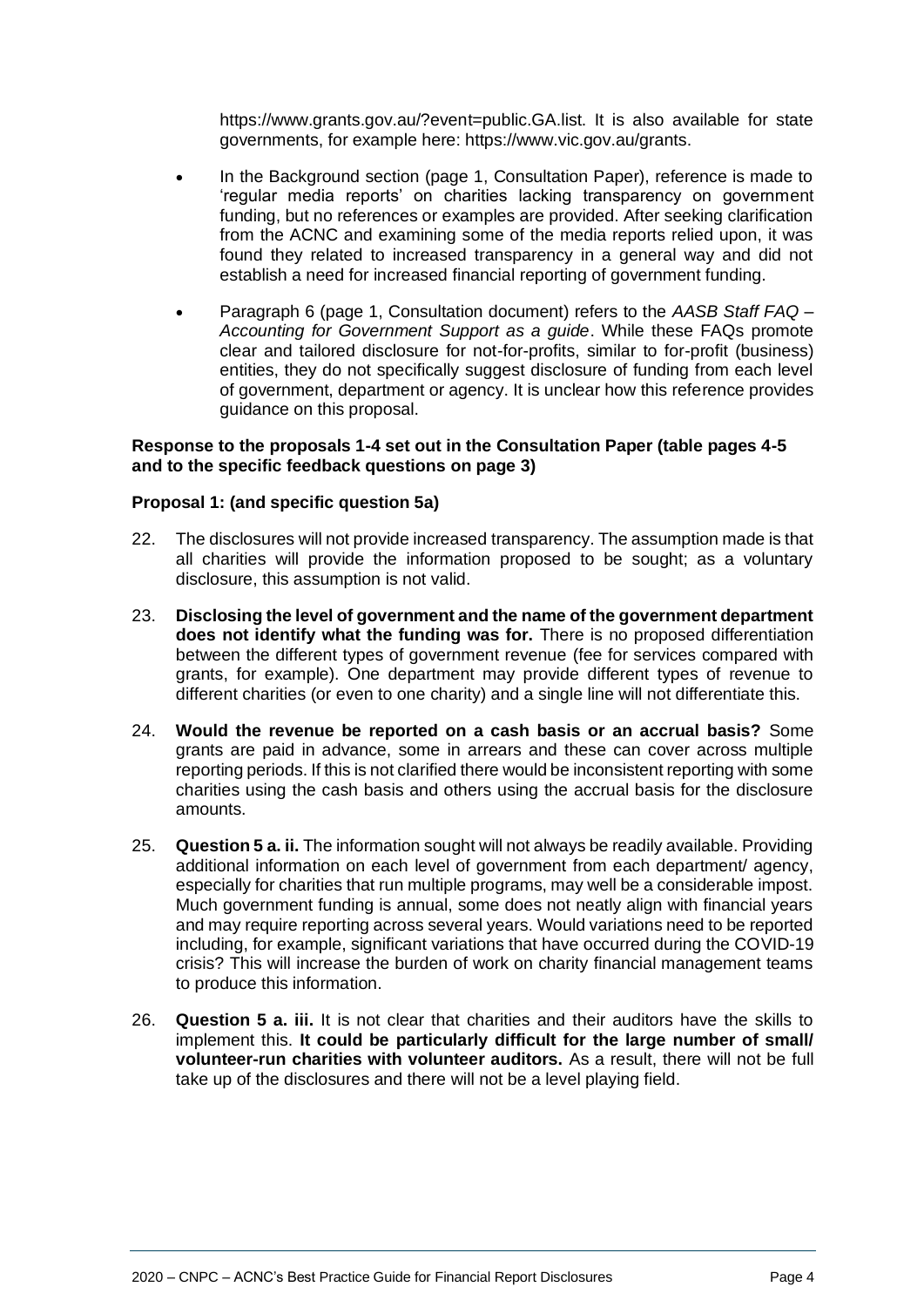# **Proposal 2:**

- 27. It is unclear how a charity could comply with this disclosure.
- 28. For example, how would a charity know who are "government funded beneficiaries" for their revenue disclosures. Would a list of potential beneficiaries be provided to ensure consistency? It will be a significant additional impost on charities to identify, track and record this as it would not currently be recorded in a finance system. How would a charity know whether to include their revenue in this disclosure as they do not usually have that level of information about organisations they are invoicing? A charity's invoicing is related to the services provided by the charity, but this disclosure requires the charity to know about the remainder of the other organisation's revenue base (which would not be known).

## **29. There would be very few, if any, charities who could easily meet this disclosure.**

30. Reporting on funding received for the provision of goods and services to beneficiaries is already a matter on which the charity will have reported extensively to the government funder. It is not sufficiently clear how it is proposed this would be reported to the ACNC. If it requires anything more than a very high-level overview, it would be resource intensive; an unreasonable additional burden for which charities would receive no assistance (funding to cover staff time, for example).

## **Proposal 3:**

- **31. Charity boards and management already have to consider the degree of reliance on government funding and their continuation as a going concern as part of their ongoing governance and disclose this in their Annual Financial Statements.**
- 32. A charity may have very good reasons for not wanting to provide information in a public forum. For example, a charity that has one main government funding source would need to disclose this which could potentially put it at a disadvantage if others do not disclose this. **Some government funding may even be 'commercial in confidence'.**
- 33. In the paper, the ACNC relies on only one sector peak body, Australian Council for International Development (**ACFID**) which works with a small number of specialist aid charities operating overseas. The nature of the funding base and the nature of the work of its members, explain the need for ACFID's (sector-based) Code of Conduct and related increased transparency and reporting. This specialist sub-sector is very different to the full breadth of the ACNC charity base – for example, small volunteer run peer support groups. **There needs to be consultation with other sector peak bodies.**
- 34. If the 2020 twin crises of bushfires and COVID-19 have taught us all anything, it is that we cannot make assumptions about the services that will be required, and how charities may need to adapt their service provision quickly. Also, about how charities may seek additional funding to meet sudden increases in demand, and how governments may be seeking urgent assistance from charities to meet this demand.